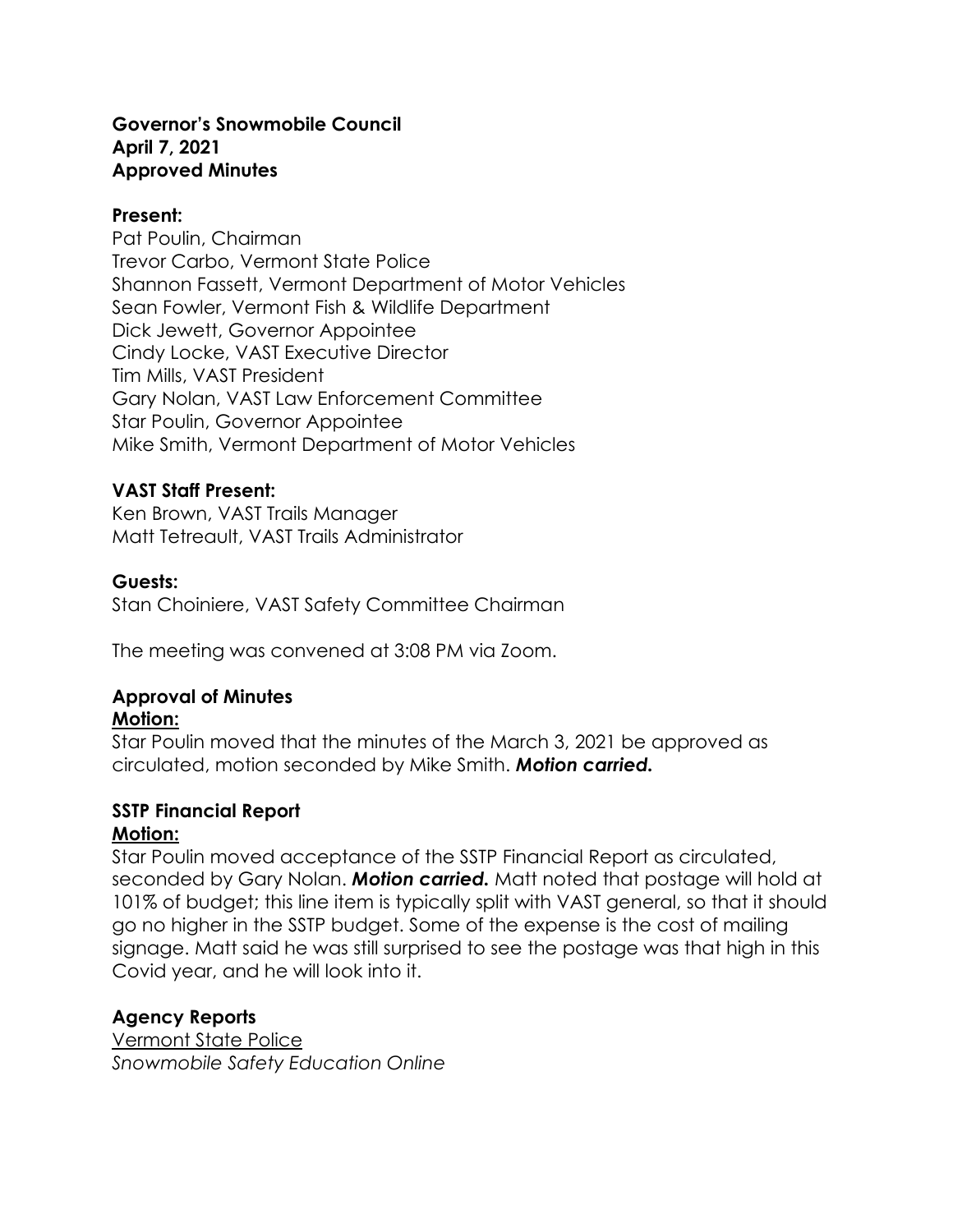Trevor Carbo reported 2,441 participants in snowmobile education classes, a record number and an increase of 800 over last year, as outdoor recreation became especially important in this Covid season.

#### *Enforcement Patrol update*

Trevor said it would take some time to collate all the numbers.

#### Fish & Wildlife

#### *Enforcement Coordination and Trail Patrol Update*

Sean Fowler also needs to collect and collate final numbers. He said the department is now chasing ATVs on the VAST trails as the snow has melted. From a law enforcement perspective, it was a good year, he said, with the best coordination between law enforcement agencies ever and little if any duplication of effort. Sean and Trevor Carbo were acknowledged by the Council for their success inworking together; what's missing is a link-in from the Sheriffs. Cindy, Sean, and Trevor are working on trying to get improvements in participation from the sheriffs.

Sheriff's Association Not present

Southern Vermont Wilderness Search & Rescue Not present

#### Department of Motor Vehicles

#### *Snowmobile Registrations to Date*

Mike Smith reported 21,329 snowmobile registrations this year vs. 20,415 at this time last year. Cindy said there is a difference of approximately 3,337 more Vermont registered sleds than number of TMAs purchased. This is, however, much better than in prior years, which Cindy attributes to increased law enforcement presence. She also noted that there were 285 sled transfers.

Forest, Parks & Recreation Not present

# VAST

*Final TMA Numbers*

Cindy Locke reported TMA numbers for this year at 23,706 vs. last year at 22,495.

#### *Ice Crossings and Insurance*

There was no new information to report since last month's meeting of the Council. Cindy said she is working on a one-page outline for the Long Range Planning Committee identifying specific ice crossings and where they need to be closed and signed.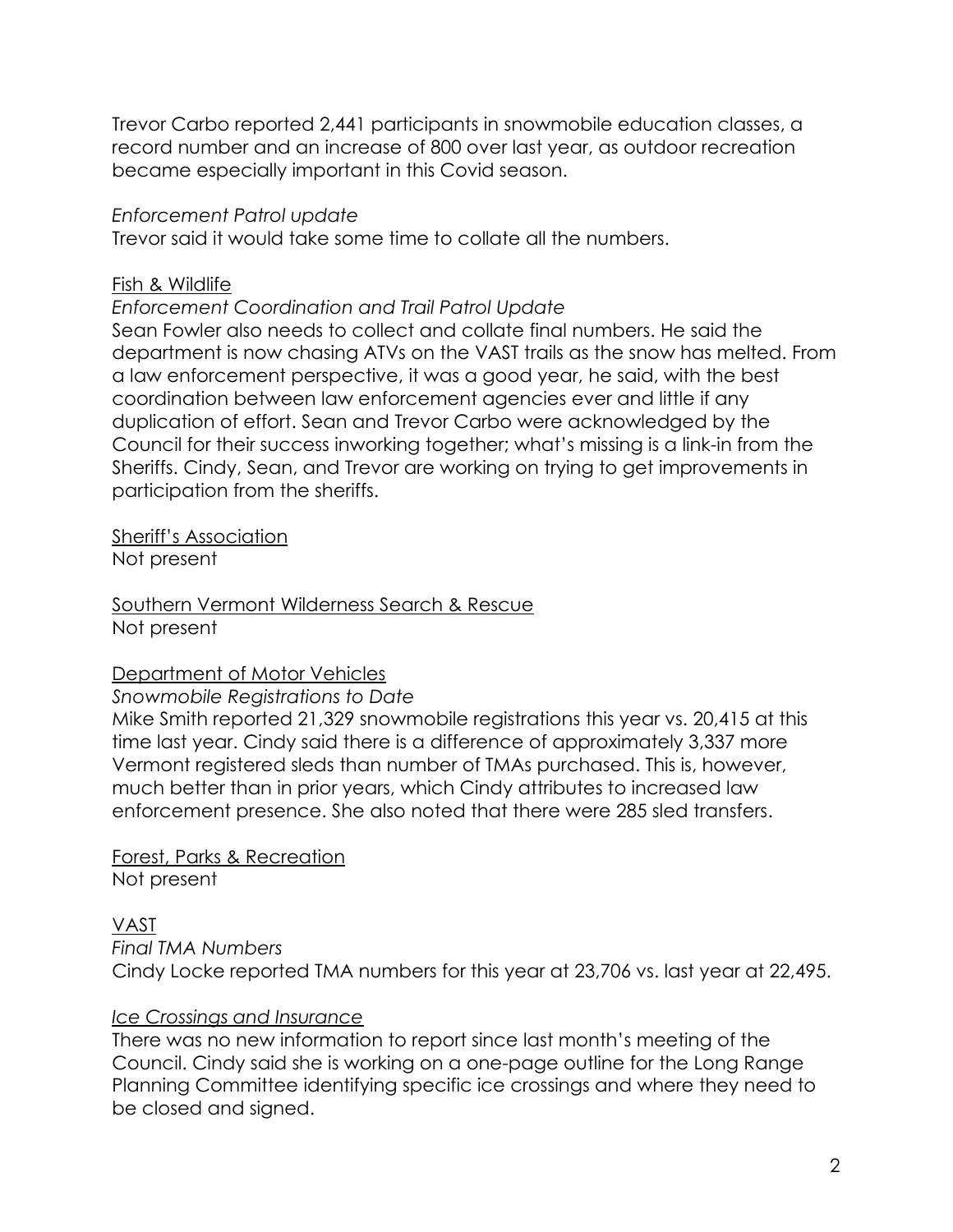## *Muffler Language*

Language for exhaust system identification has been included in the bill. Cindy testified before the legislative committee for about an hour on this and on several other VAST-related matters.

She is working on a list of items to get to Mike Smith by early summer for language additions/revisions in the miscellaneous transportation bill.

#### *Action Requested:*

Cindy asked that any additions that Council members would like to see included be emailed to her.

# *Law Enforcement Committee*

Gary Nolan reported that the Morrisville Police Department being involved has made a big positive difference in snowmobile law enforcement in that area. He would like to see other departments involved as well, but funding besides a 50- 50 match may be needed to bring them on board. Cindy noted the same issue came up in Orleans County: budgets were already passed and they didn't have the money for snowmobile enforcement for this year. She wonders if a one-time startup grant for the cost of two machines would be helpful in addressing this as there are five or six other small enforcement agencies that could make the program stronger if they had the resources.

#### *Action Taken:*

Cindy Locke, Star Poulin, Matt Tetreault, and Gary Nolan will work as an ad hoc committee to develop a plan around this idea to present to the full Council.

Trevor cautioned that there are still areas in existing enforcement where coverage is spotty and where, despite the vastly improved coverage, available funding would not have been adequate to fill the gaps that remain. Gary Nolan said he is expecting to have a couple of Law Enforcement Committee meetings during the summer to address coverage gaps. He said the Committee would also like to identify an app that would allow phone documentation of snowmobile safety inspections vs. handwriting with cold fingers.

# *VAST Safety Committee*

Stan Choiniere reported there was a lengthy committee discussion on the possibility of a new platform for the safety class; some landowners have indicated that they don't feel the current online PowerPoint style class is adequate. A video with a Q&A interaction with actual Certified Safety Instructors would be more effective but it needs more assessment for feasibility.

The new helicopter landing zone for accidents with injuries has been identified. Signage has been installed. Additional sites will be addressed at the upcoming meeting.